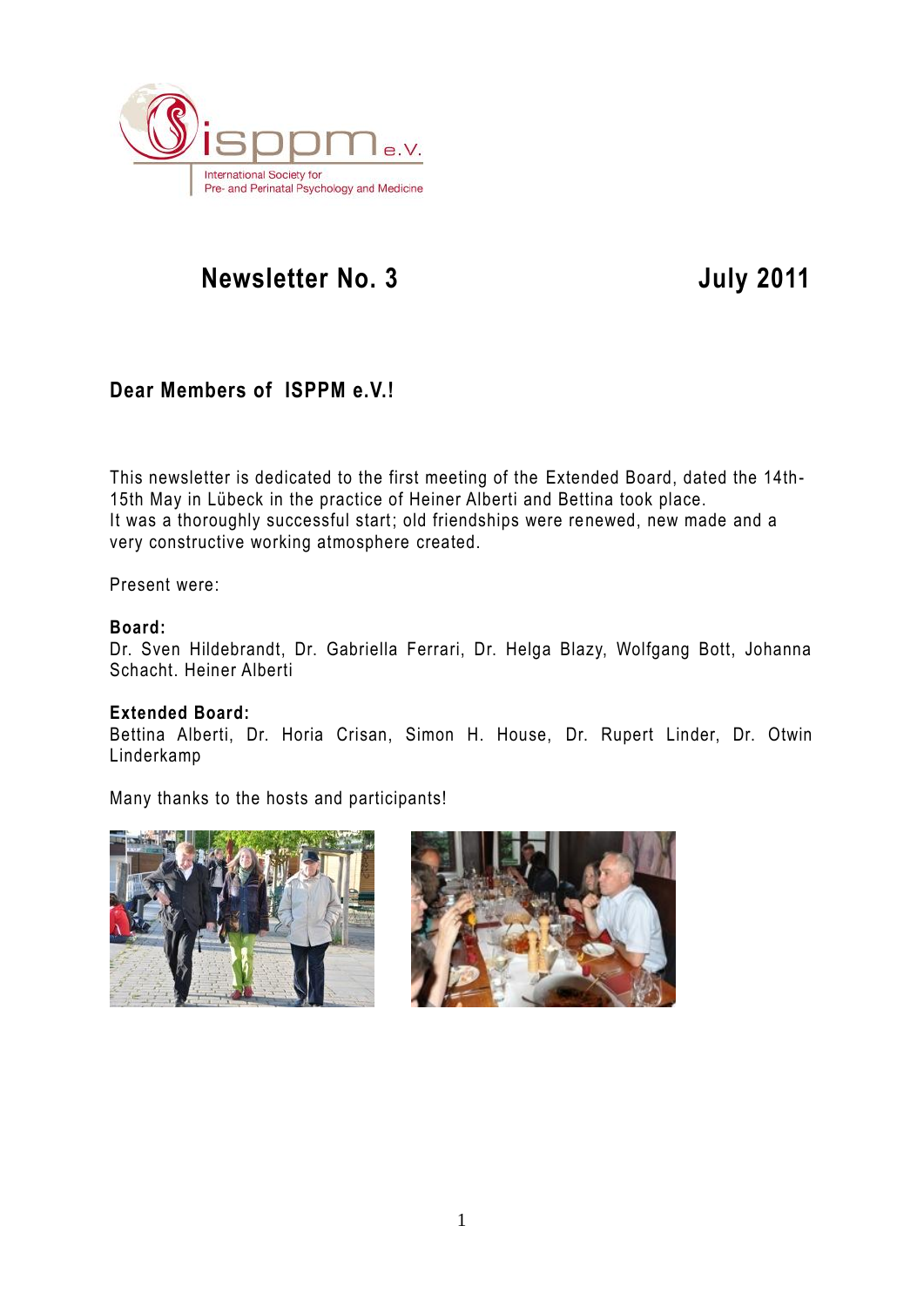

## **Message from the Board**

The board has created rules of procedure, financial rules and a budget for the current year. Business and financial regulations will be translated and sent to all members in due time before the next general meeting at the annual meeting in Frankfurt / M.

During the general meeting we have to decide an amendment of the statutes. It´s inevitable for the registration of our society by law. In the next time we´ll send you the text of the amendment.

At the suggestion of Dr. Ludwig Janus we will create some professional groups-specific flyers to members operate more targeted advertising.

Our new website is already online, it is currently still under construction. Take a look at the usual domain: [www.isppm.de.](http://www.isppm.de/) We wish to express feedback from members page, praise, suggestions, criticisms, please contact Christof under Plothe or Johanna [secretary@isppm.de](mailto:secretary@isppm.de) shaft.

In addition, Dr. Sven Hildebrand has created an entry in Wikipedia: <http://de.wikipedia.org/wiki/ISPPM> . We would like to ask you to register there and take notes on the article, where it will be deleted soon again.

Gisela Wallbruch was commissioned by the Board to prepare a concept for an information center with a library of ISPPM eV.

To our great relief, the liquidation of the old ISPPM is very likely to be complete without arrears. Axel Bischoff may pay additional claims by his collection of old outstanding dues.

The establishment of a branch office for the Board has now the highest priority and will, if time permits, cash position established to professionalize the work on the board.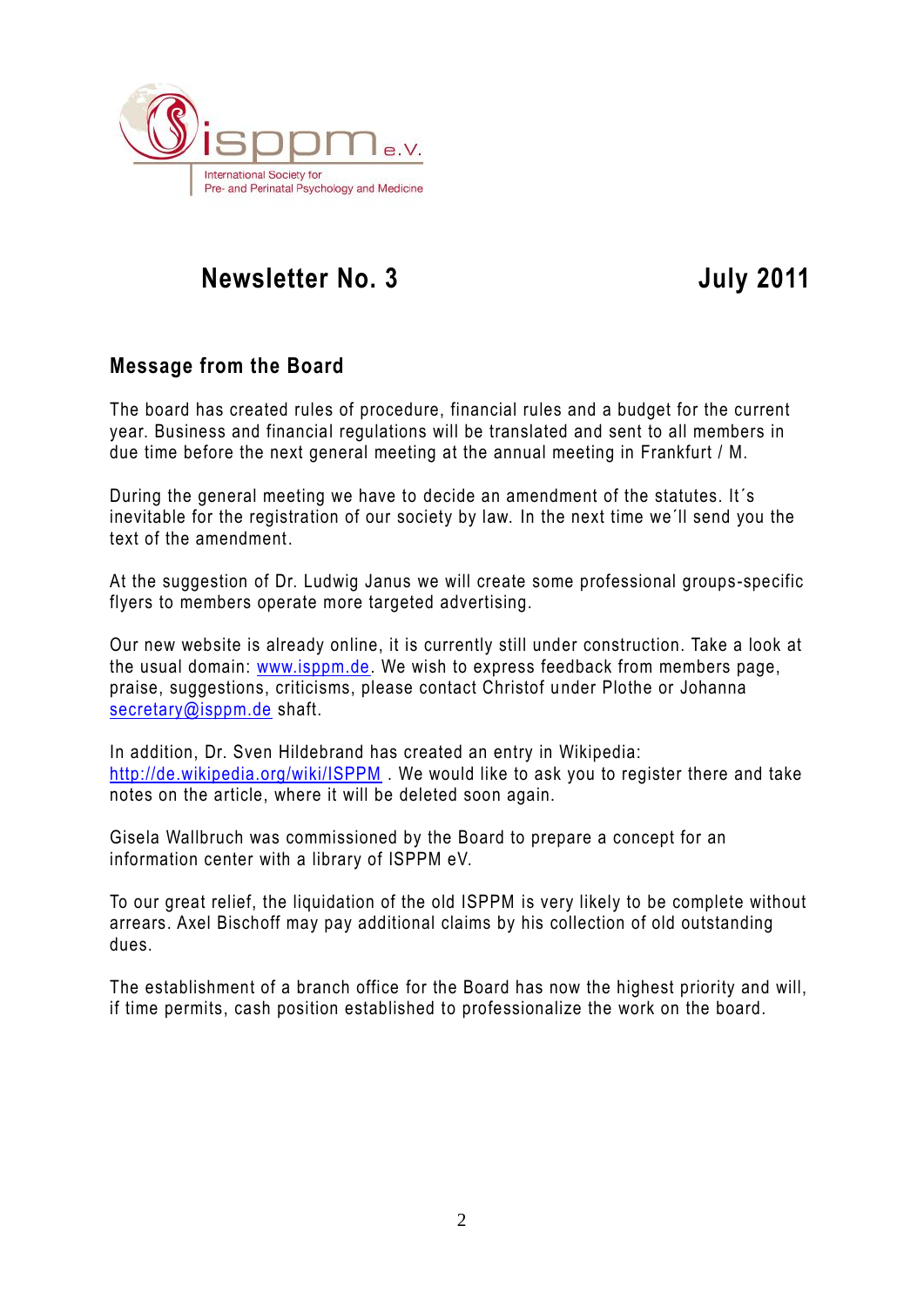



**INTERNATIONAL SOCIETY FOR PRE- AND PERINATAL PSYCHOLOGY AND MEDICINE** e.V. *Wurzeln des Lebens – Die pränatale Psychologie im Kontext von Wissenschaft, Heilkunde, Geburtshilfe und Seelsorge Roots of life – Prenatal Psychology in the Scientific, Therapeutic, Obstetric and Counseling Context* **Internationale Jahrestagung der ISPPM;** *International Annual Conference of ISPPM Haus am Dom, Frankfurt am Main, 21.-23.Oktober 2011*

## **Annual Conference 2011**

This year we are gathering in Frankfurt / M. Haus am Dom, an educational institution of the Catholic Church [http://de.wikipedia.org/wiki/Haus\\_am\\_Dom](http://de.wikipedia.org/wiki/Haus_am_Dom). The great room is rented, so we expect large number of participants . The Congress will start on Friday, 21 October, till Sunday lunch. On Friday there will be workshops in advance of the main program. Friday night will convene the General Assembly. This year for the first time there will be a joint cultural program with music and buffet on Saturday evening.

We recommend individual working groups (AGs) to meet on Thursday, if it is feasible. We recommend two hotels near the conference site: The Hotel am Dom, also quartered in which the Board is (www.hotelamdom.de), and the Spenerhaus [\(www.spenerhaus.de\)](http://www.spenerhaus.de/).

Please book for yourself and sign up now for the conference - an application form and the program is the round-mail newsletter attached.

Please pass on our conference announcement in your network and you will help attract more people and institutions for the ISPPM. And above all: Come visit us and speak at the meeting of your experiences with the pre- and prerinatal area. We look forward to a good extension of our joint experience ...

Help with the current organizational meeting at the site (registration, certification, books, table, queries) is very welcome. Please contact Helga Blazy ncblazyhe@netcologne.de

Thank you!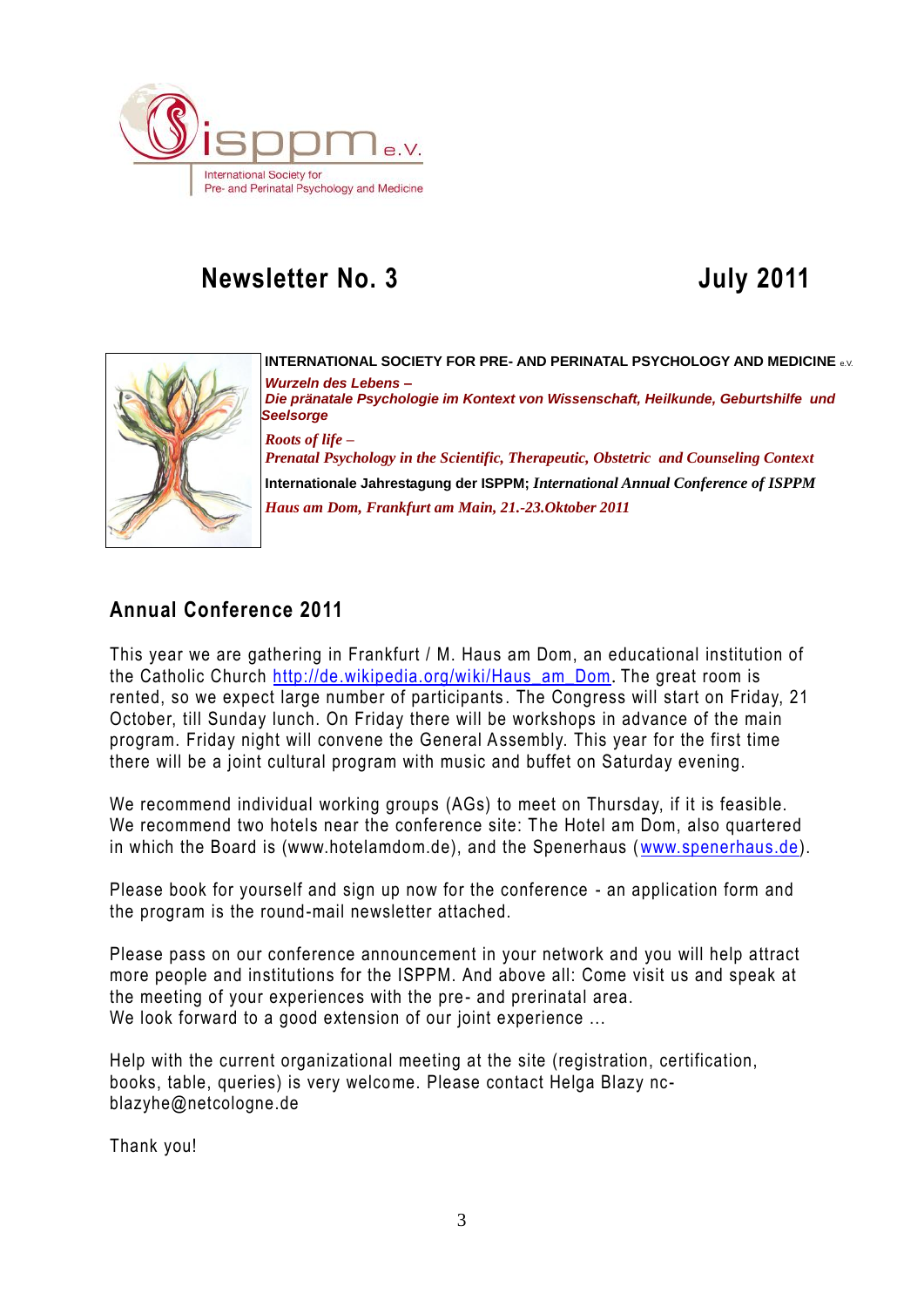

## **Reports from the Working Groups (AGs)**

The Board of ISPPM forms together with the speakers of the General Board of AGs. As chairman of the General Board Heiner Alberti led the session.

#### **AG Natural scientific basics**

Speaker: Dr. Otwin Linderkamp [\(olinderkamp@yahoo.de\)](mailto:olinderkamp@yahoo.de)

Particularly in Germany, there was a long debate as to whether ps ychology is part of the humanities or the natural sciences. Dilthey depreciated the natural science orientation in his book published in 1894 as Dissecting -Explanatory Psychology, while the humanities orientation was called Descriptive -Understanding Psychology. Today research using natural scientific methods is generally accepted and has led to the specialty called "Biological" or "Physiological Psychology". Moreover, it includes Neuropsychology with special emphasis on interactions between psychological an d neurophysiological processes.

In principle, natural scientific basics of psychology are used to explain observable behaviour. The research applies empiric -experimental techniques including controlled observations and defined experiments in humans and a nimals. Examples of controlled observations are recordings of responses (by ultrasound or heart rate) of the unborn child to external stimuli such as music or touch or long -term studies on effects of maternal stress on child development. Experiments include animal models using effects of defined maternal stress on the development of their offspring (e.g. behaviour, learning, stress response, hormones, growth). Although there are wide -spread reservations about experiments (in particular, animal models), natural scientific basics are of considerable importance for understanding, acceptance and further development of the work and ideas of the ISPPM.

A major task of the AG (Working group) "Natural scientific basics" is to analyse published research and to judge their meaning for our work and ideas. The following topics appear particularly relevant:

- Normal development of the brain (structure, functions)
- Physiological influences of brain development (genetic and epigenetic processes, nutrition, hormones)
- Development of consciousness, perception, cognitive competencies (attention, thinking, learning, memory, speech), acting, personality etc.
- Behaviour and experience of the child before, during and after birth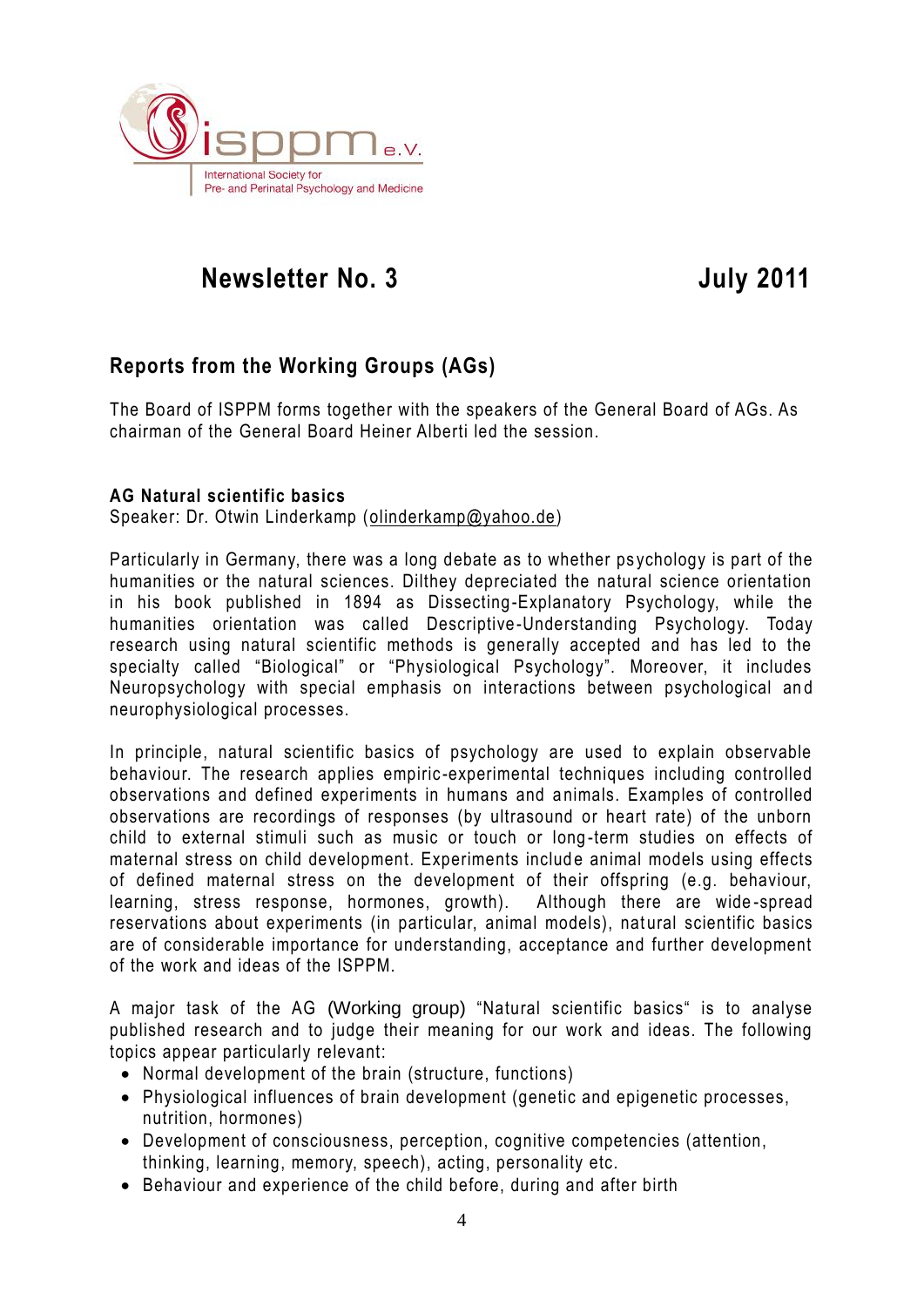

- Normal and disturbed interaction of mother and child before and after birth
- Cultural differences
- Effects of prenatal and postnatal stimulation (music, touch, light etc.)
- Unfavourable environmental influences (drugs, smoking, pollutants, noise, medication)
- Effects of stress, fear, emotions, negative attitude of the mother towards her child
- Birth stress/trauma (Caesarean section, preterm birth, noise, bright light, separation from the mother, medical and nursing interventions)

…<br>● …

Further suggestions are welcome.

I propose to present short summaries of new publications and brief reviews on relevant topics in regular newsletters of our society.

Otwin Linderkamp

### **AG Bonding Analysis**

Speaker: Dr. Ludwig Janus [\(lujanus@aol.com\)](mailto:lujanus@aol.com)

The AG Bonding Analysis currently consists of 5 0 members, the participants of the previous three courses, some of which have become also members of the ISPPM. The work of the AG is primarily based on the book "The umbilical cord of the Soul" by György Hidas and Jeno Raffai and the by Helga Blazy edited proceedings "What if you hear an inner voice". To mention the various works by Jeno Raffai in the journal. The courses have shown that the Bonding analysis can be learned in relatively short time and is practicable. The participants of the courses are mostly midwives and psychotherapists, but also counselors, gynecologists, etc.

The experience gained from the Bonding Analysis are also valuable for other areas, such as psychotherapy, pregnancy counseling, etc.

In May, a website has been established: [www.bindungsanalyse.de.](http://www.bindungsanalyse.de/) This website is mainly used for the information of clients, but also provides an orientation about Bonding Analysis.

The courses with Jeno Raffai will be organized by me and will be anno unced on my website [www.Ludwigs-Janus.de.](http://www.ludwigs-janus.de/) The next course in Heidelberg is scheduled for November. Another course begins in October in Vienna. This course is organised from "Aktion Leben".

When Helga Blazy together with Arno Wirtz in Hilden organized a conference for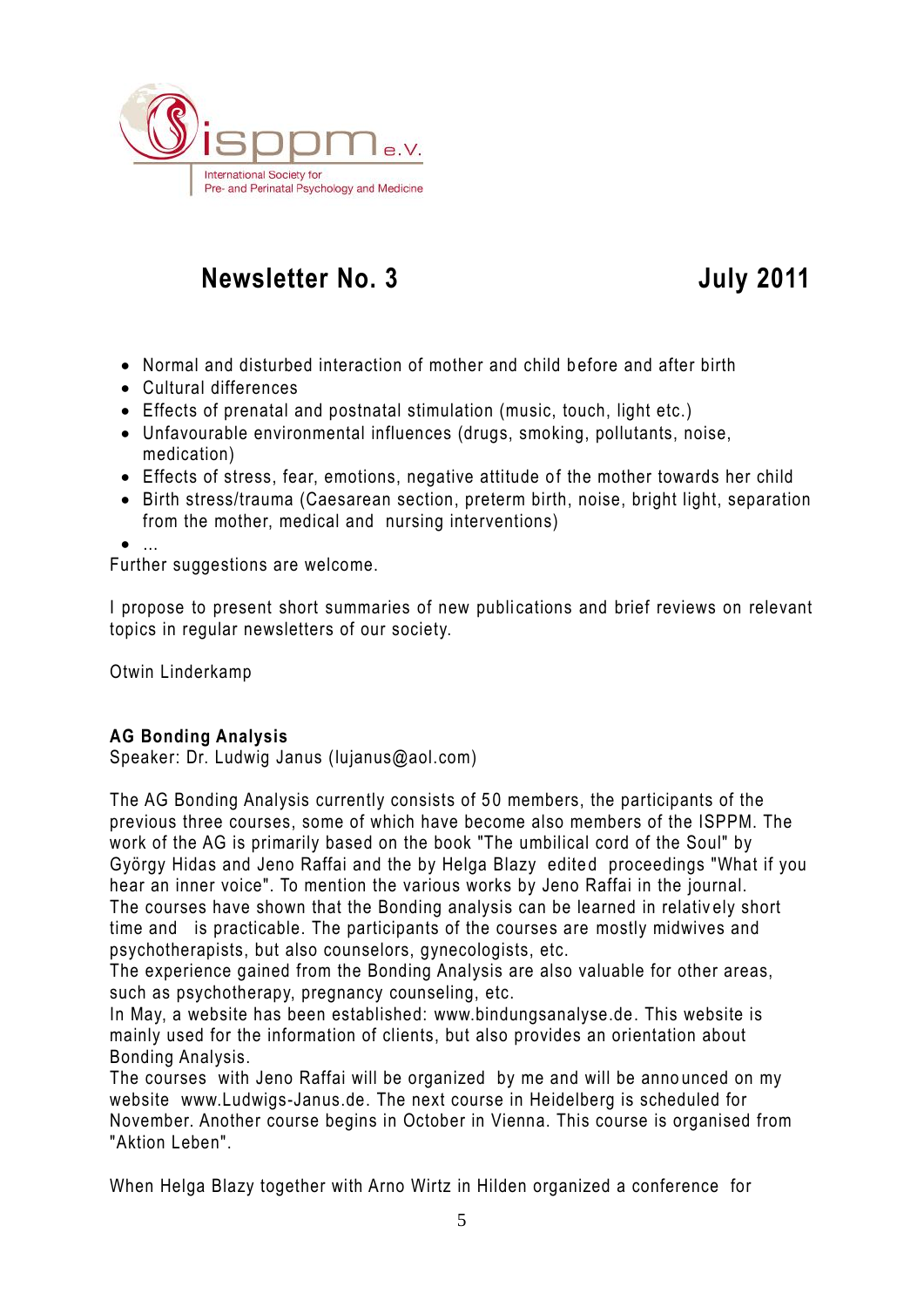

Bonding Analysis on 4 June at 14.00 clock a constituent meeting of the AG took place . The current situation and future plans were discussed. Twice a year on the weekends with supervision by Jeno Raffai it is planned, that the AG Bonding Analysis meets every Saturday morning from 10.00-12.00 clock [something wrong!]. The first of these meetings is planned for the 24.9.. Janus Ludwig and Gerhard Schroth are responsible for the organization and Katrin Wahl for the website.

Ludwig Janus

#### **AG Cultural Psychology**

Speaker: Dr. Horia Crisan [\(horia.crisan@t-online.de;](mailto:horia.crisan@t-online.de) dr.crisan@sigma-klinik.de)

Already in 1924 Otto Rank opened the wide field of an increasingly elaborate discussion about the influence of the preverbal, pre- and perinatal experience upon society, religion, philosophy, architecture, mythology, etc., consequently upon all that we call human culture. Since these early preverbal contents are not directly available to our symbolically organized consciousness and frequently emerge only in projections, an approach involving depth psychology in the broadest sense seems appropriate. The AG "Cultural Psychology" tries first to specify the questions dealt with and to set priorities. Personal meetings should take place irregularly, and in order to enable communication without greater effort a telephone conference will be set up. The AG is open to interested persons who are not or not yet ISPPM members, too. A first meeting took place on the 15th of April 2011 in Heidelberg, where Ludwig Janus, Klaus Evertz und Horia Crisan were present. Possible publications and conferences are under discussion.

In Heidelberg we narrowed down the following subject areas:

- psychoevolution, i.e. by which criteria could it be assessed;
- cultural evolution as a subject matter bound up with it;
- psychohistory, a field which is already extensively dealt with by Ludwig Janus;
- epistemological aspects of art and science;
- social and ethical consequences of pre- and perinatal traumas and the projective distortions connected with them;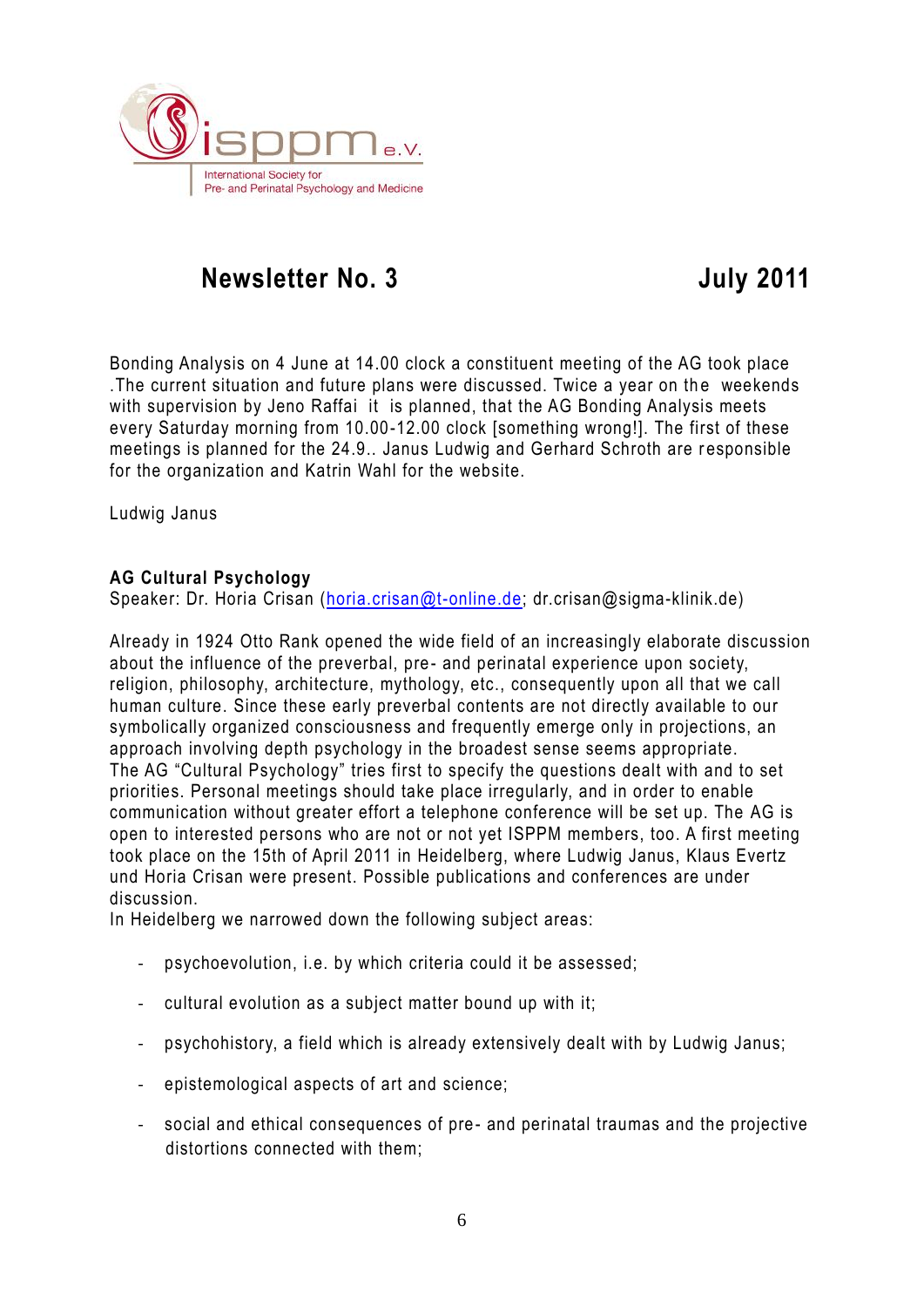

- influence of the awareness of prenatal experience upon religion and mysticism (demystification as a way to a new religious understanding on a mature level).

A broadening of this not exhaustive list is possible and desirable, further remarks and suggestions would be gratefully accepted.

Horia Crisan

#### **AG Becoming parents**

Speaker: Irene Behrmann (irene.behrmann@t-online.de)

Other members: Sabine Weller, Johanna Schacht Cooperation with Green Birth e.V.

Nationwide teacher training on 'pregnancy, birth and parents' including background information on prenatal psychology are planned

Federal Ministers Conference has become aware of the offer and would like to install the teacher training in all provinces

In Hessen (federal state of Germany) there was an appointment in the Office of Teacher Education. For 2012, there is the possibility of a one -day conference co-teachers at the Goethe University Academy of Fankfurt / M. to, target group: teachers available, teaching students, students

At Bremen, Lower Saxony, Berlin, North Rhine -Westphalia, Saxony and Bavaria, there are contacts

How to develop remains to be seen

Irene Behrmann

#### **AG Relations / Dynamics**

Speaker: Simon H. House (shhouse@ntlworld.com)

Other members: Otwin Linderkamp, Johanna Schacht

The aim of this AG is to resolve conflicts between members and groups of the ISPPM, to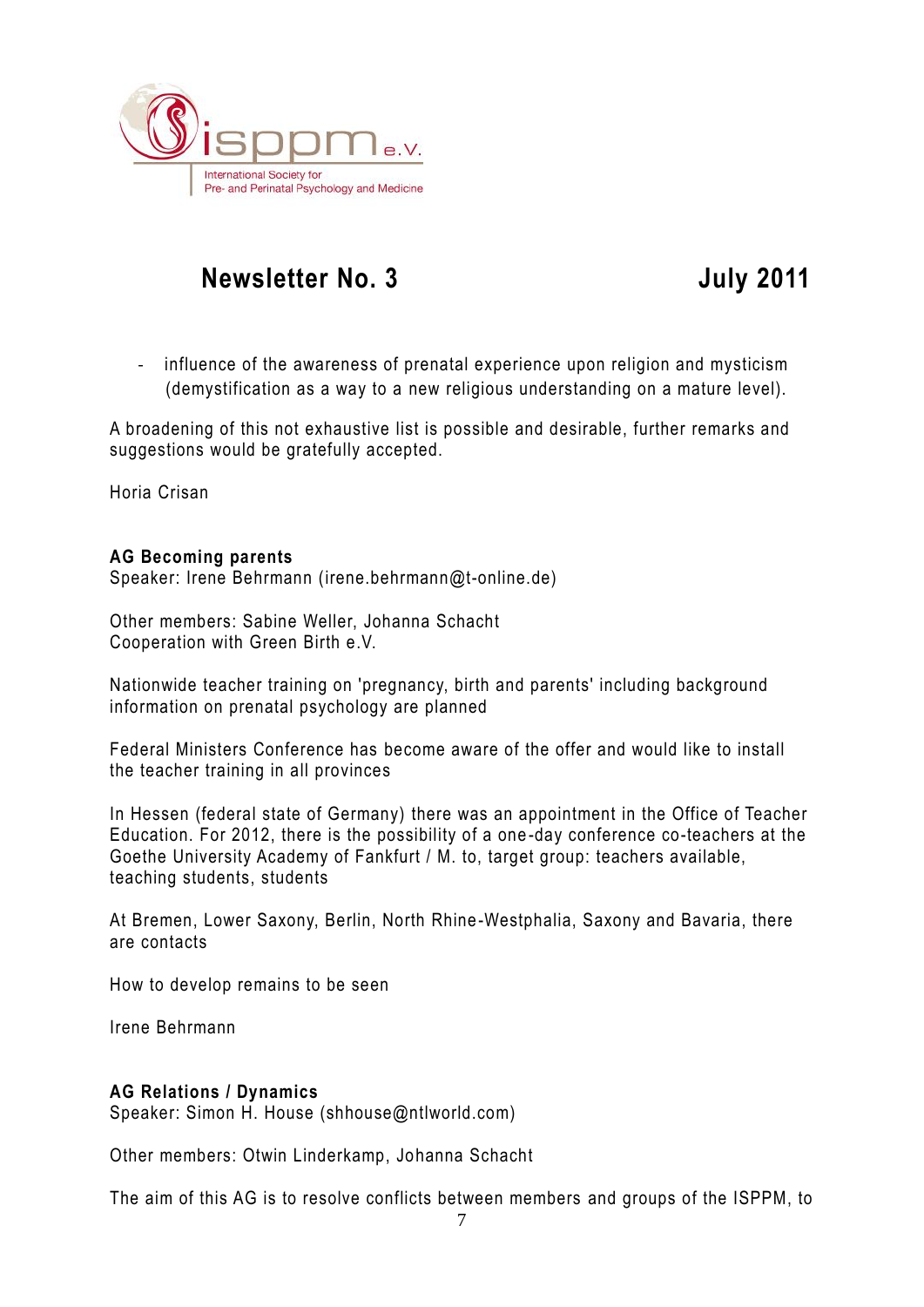

achieve amicable and permanent solutions and not let past conflicts break open again. Conflicts that were public at the founding meeting in Alfter should be regarded as settled. The parties should become fully trusting, or at least treat each other respectfully. We should the future of ISPPM higher than our own injuries. Someone suggested that the function of an Ombudsman should be exercised by Simon House alone, rather than by this AG. In conflicts Simon House is the contact; he may consult with members of the group.

#### **AG Psychotherapy**

Speaker: Dr. Ludwig Janus (lujanus@aol.com)

Other members: Bettina Alberti and Marita Klippel-Heidekrüger.

This AG will have a constituent meeting of its organizational structure , at the Congress in October, when we can discuss its future planning. An interest in psychotherapy is an orientation rather than an obligation. In this sense, all members are interested in the Psychotherapy AG as part of ISPPM. Members are welcome to contact me so we can create a first member list to be invited, when the October Congress progam is finalized, to the inaugural meeting.

Psychotherapy was always a priority in the ISPPM and should remain so. A meeting could be in the spring with an overview of the current state. Will give a good overview of Helga Levend's and my " Bond - Relationship Begins Before Birth", (editor's working title), which appeared in August in the Mattes Verlag. In July, a revised and expanded edition of my book, "How the soul is created - before our mental life, during and after birth" is published by Mattes. Also Peter Schindler's book "In the beginning of life - new body-psychotherapeutic insights about our earliest coinage t hrough pregnancy and childbirth", Schwabe, Basel, is significant for our field. For the late autumn, the book is "Cry-Babies Heal" planned by Karlton Terry. My book about the inclusion of prenatal life and birth in psychotherapy is planned for the winter. Important insights and examples have indeed been given in "The soul feels from the beginning" by Bettina Alberti: Kosel. You see, the field is in a lively movement and we look forward to your interest and participation.

Ludwig Janus

### **AG Fundraising/Sponsoring**

Speaker: Wolfgang Bott (w.bott@arcor.de)

Horia Crisan has arranged for the SIGMA-Clinic is sponsoring our new website. Than k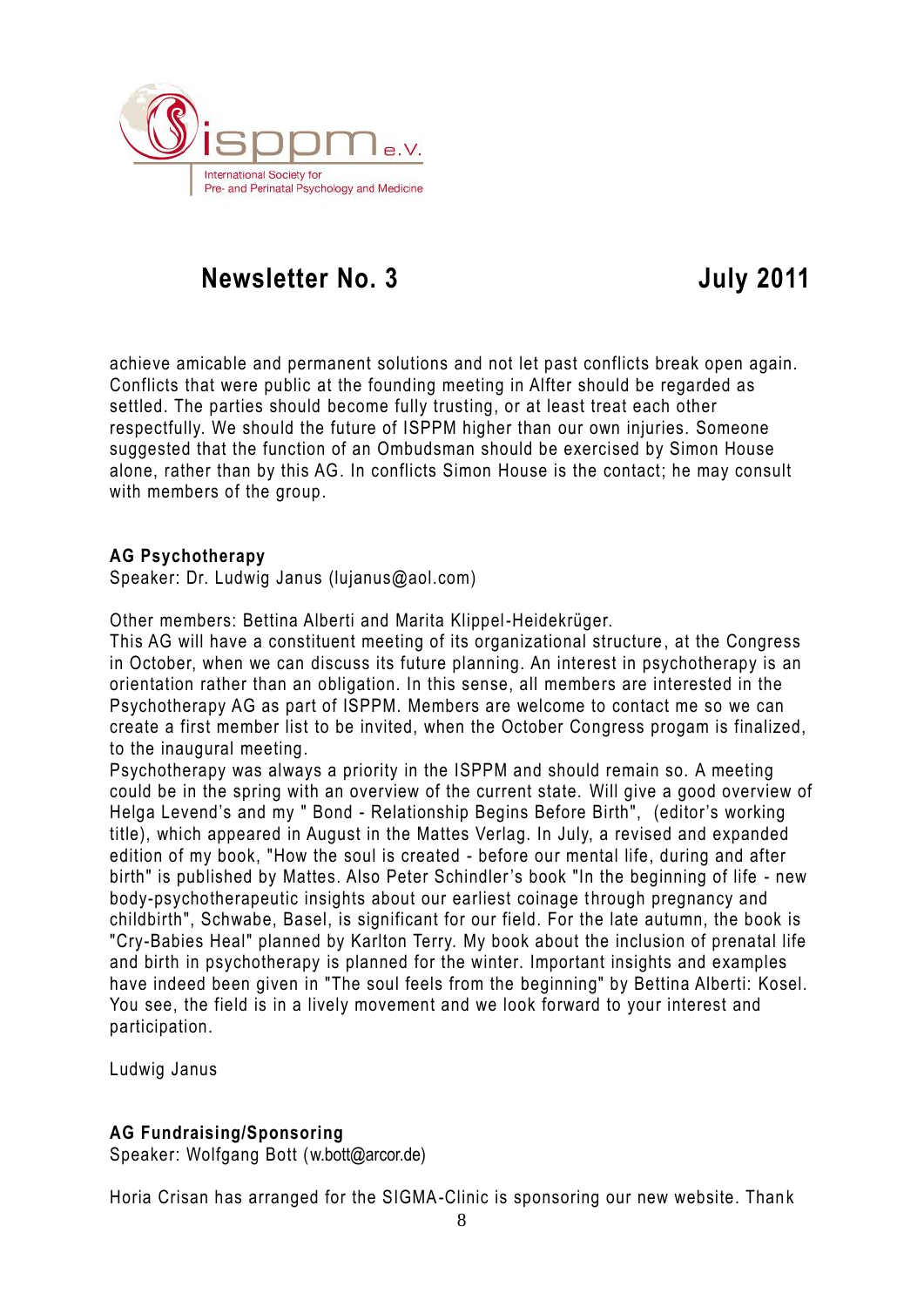

you for this!

### **AG International Networking**

Speaker: Dr. Rupert Linder (post@dr-linder.de)

• Dr. Linder's participation at the last Congress APPPAH

• Question: Self-image of Switzerland ISPPM? -> Country Group (formerly known as "Chapter")

• International relations -> structures must be improved, their own self-understanding to clarify network is already established

• list of international contacts will be created and developed a strategy for networking with international organizations

### **AG International Educational Committee**

Speaker: Olga Gouni [\(info@cosmoanelixis.gr\)](mailto:info@cosmoanelixis.gr)

Report: Dr. Gabriella Ferrari

• Power Point presentation strategy for the construction of training along the lines of ANEP by Gabriella

• Olga committed to building a university study program in Mexico

## **New acting AGs:**

### **Cologne Regional Group:**

Speaker: Dr. Helga Blazy (nc-blazyhe@netcologne.de)

The previous long-time AG of Cologne ISPPM which met at Hilden in June this year, and is still well represented in at meetings of the ISPPM, brought financial support and still does, but is changed. You will like this private association of interested parties to read and discuss literature. This was in fact the only AG of the old association, which was active for many years. Now may the fullness of the new AG on the one hand help the Board in its duties, on the other, further develop its own activities.

Helga Blazy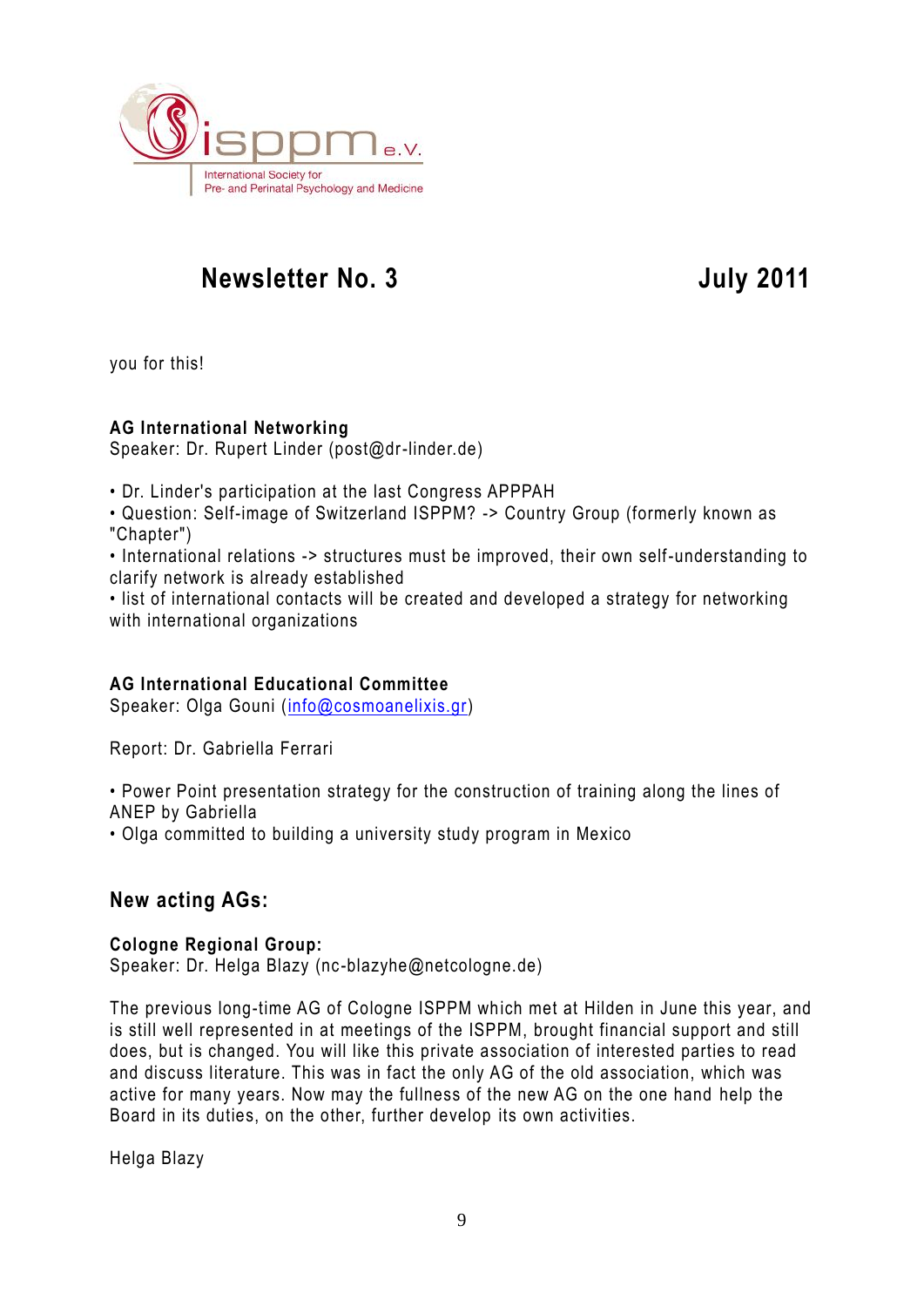

Dr. Miklosko from Slovakia has long been advocated for a corporation "adoption and early postnatal problems," but was not included in the AG. That should happen soon.

Helga Blazy

#### **Newsletter**

Speaker: Johanna Schacht (joh\_schacht@web.de)

Other members: Dr. Otwin Linderkamp, Simon H. House

The circular letter is to be extended to a member magazine and in the future contain a section on new research findings from our field.

## **Inactive Working Groups**

Working groups, which show no activity for over a year should, by the General Board regarding the continuation of the speakers and will be dis cussed.

### **Ideas, Perspectives and Projects**

#### **Networking with Psychosomatic associations**

#### **Networking with Sinn-Stiftung**

Cooperation with respect to a Master's program in "pedadogics of prenatal time and early childhood" at a state-approved private distant university, which is building up by Sinn-Stiftung, is explored.

#### **Fundraising**

Bosch Stiftung EU funds